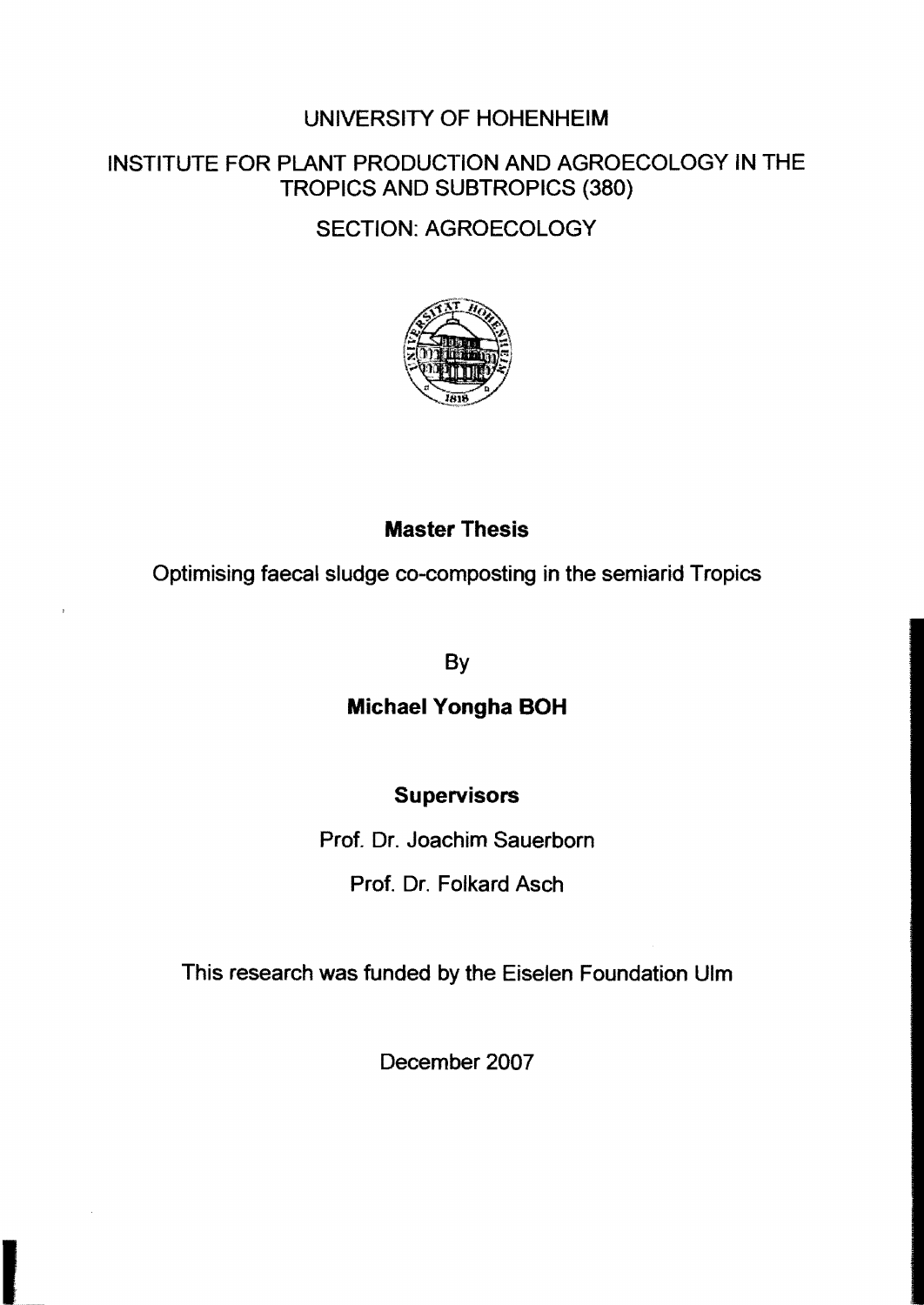#### **SUMMARY**

In Ghana soils are generally poor in organic matter and nutrient content, agricultural productivity is low and there is little use of mineral fertiliser. This research aimed at developing a composting process apt to sanitise faecal matter from public toilets in a simple way that can be easily adopted by local communities. Therefore, the compost as a product must be able to increase soil organic matter and nutrient content, while being hygienically and environmentally safe in its production and use.

To facilitate the initial building of the compost piles, a sandwich setup of faecal sludge and plant materials (Panicum maximum, Azadirachta Indica and the leaves and twigs of Mangifera Indica) was chosen. The experiment was carried out at Valley View University (VVU) with a pseudo-replicate at Orphanage Africa (OA) in Greater Accra. The layout was constituted of 9 treatments at each site. Treatments differed in the plant material to faecal sludge ratio and/or turning frequency. Ratios 1:1,1:2,1:3, were categorised as Low Sludge (LS), Medium Sludge (MS) and High Sludge (HS) respectively. Each pile in these categories was turned every 3rd, 5th and 10th day, starting 14 days after pile building; respectively classified as High Turning Frequency (HTF), Medium Turning Frequency (MTF) and Low Turning Frequency (LTF).Temperatures in the core and 15cm depth of each treatment were recorded twice a day and the courses of pH and electrical conductivity (EC) were monitored as weil. Die-off of faecal indicators (Salmonella spp., faecal Streptococci and Escherichia coli) was assessed from homogenised samples collected on days 27, 54 and 84 of composting and analysed at International Water Management Institute (IWMI) Accra, Ghana. The inactivation of helminth eggs was validated with Ascaris suum eggs that were inserted into the compost after the piles had been set up at two depths; core of the pile and  $\leq$  15cm depth. A plant bioassay with garden cress (Lipidium sativum) was carried out three times at a monthly interval to test phytotoxicity of compost at different stages. Above-root biomass yield of each treatment was expressed as a percentage of the control